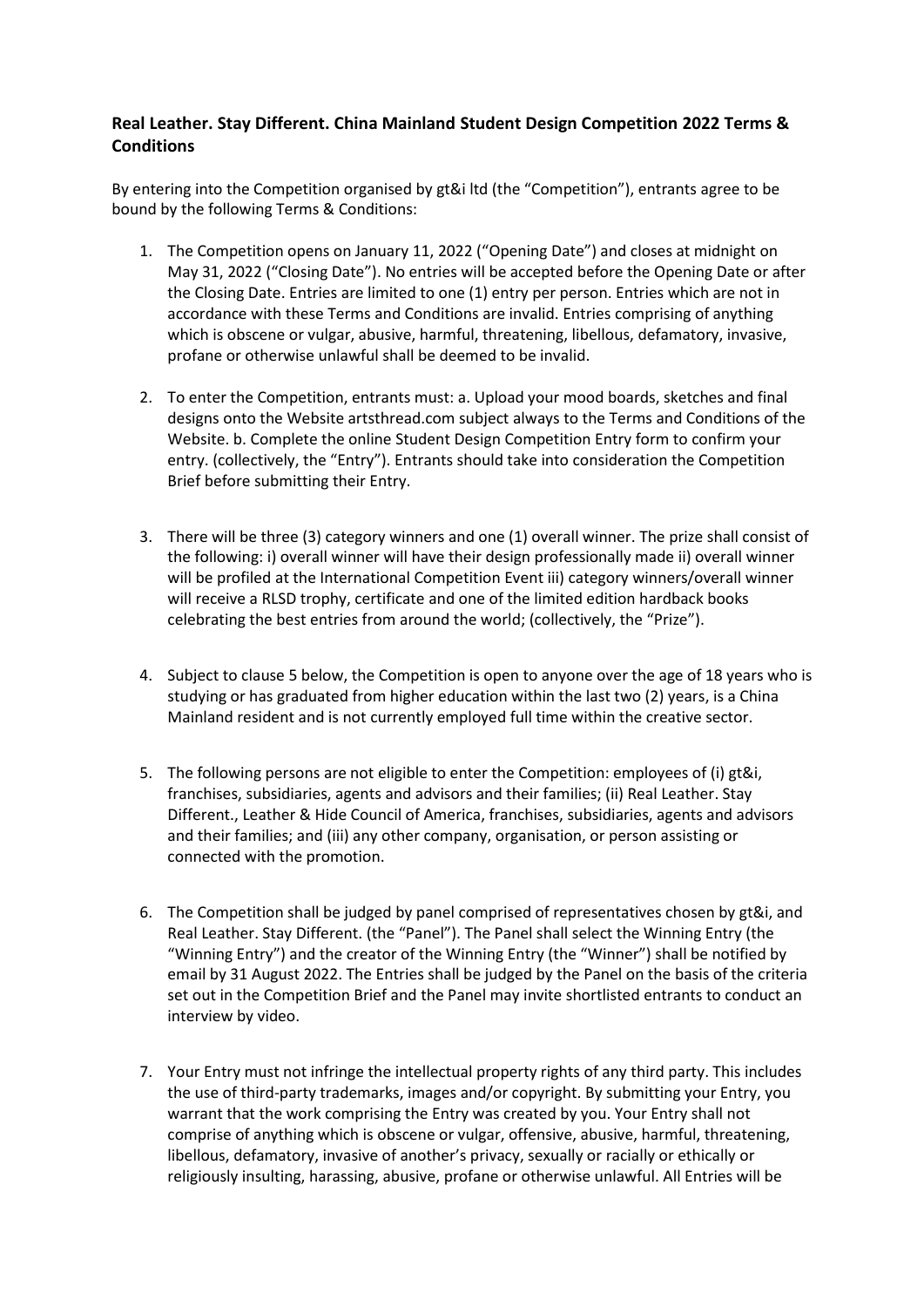screened by gt&i, and gt&i reserves the right, at its sole discretion, to remove and/or disqualify any Entry from which it believes is in breach of this clause, or any of the provisions of these Terms and Conditions.

- 8. By submitting your Entry, you warrant that you shall procure the necessary consents, licences and other such authorisations from any third party (including without limitation any models or members of the public) that may form part of your Entry.
- 9. Entrants' names may appear on Entries reproduced for Marketing and Promotional Purposes. By entering the competition, you hereby grant gt&i. (and its authorised partners) a non-exclusive, irrevocable, worldwide licence to use your Entry in all media for the purposes of: a. administering, marketing and promoting this Competition; b. marketing and promoting future competitions held by Real Leather and gt&i and c. marketing and promoting Real Leather. Stay Different. and gt&i. (collectively, "Marketing and Promotional Purposes").
- 10. If your Entry is selected as a Winning Entry, you hereby grant gt&i (and its authorised partners) a non-exclusive, irrevocable, worldwide licence to manufacture and use your Entry for the purposes of: a. administering, marketing and promoting this Competition; b. marketing and promoting future competitions held by Real Leather and gt&i and c. marketing and promoting Real Leather. Stay Different. and gt&i. (collectively, "Marketing and Promotional Purposes").
- 11. The Winning Entry may be displayed at one or more exhibitions globally (date and location to be decided at the sole discretion of Real Leather and gt&i) for viewing by the general public.
- 12. Real Leather and gt&i shall contact you and afford you the opportunity to negotiate the terms of any additional usage of nonwinning Entries falling outside of the Marketing and Promotional Purposes.
- 13. No purchase of any kind is necessary to enter into this Competition.
- 14. The Prize may be altered or varied at the sole discretion of Real Leather. Stay Different. and gt&I and substituted with a prize which, in the sole opinion of Real Leather. Stay Different. and gt&i, is a suitable alternative.
- 15. gt&i and other company, organisation or person assisting or connected with the Competition shall not be liable for any claims or complaints of any nature in respect to the Prize or to the Entries, to the fullest extent that this is permissible by law.
- 16. gt&i reserves the right to withdraw or amend the Competition and these Terms and Conditions in the event of any unforeseen circumstances outside of its reasonable control or if in its absolute discretion considers it necessary.
- 17. The winners agree to take part in post-Competition publicity at the request of gt&i.